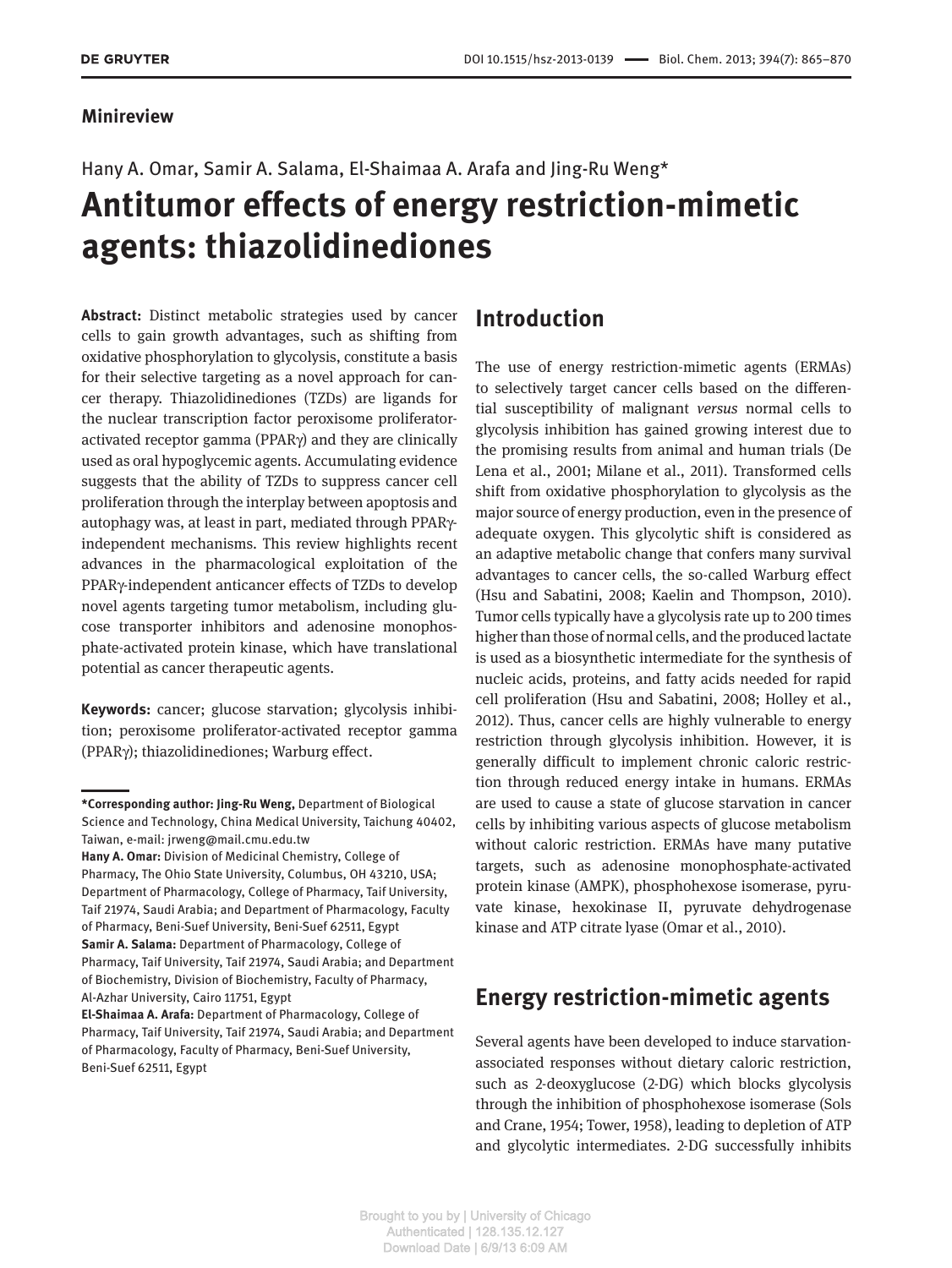the growth of many types of tumors as a single agent or in combination with other chemotherapeutic agents (Omar et al., 2010). Resveratrol, (3, 4', 5-trihydroxystilbene), a naturally occurring phytoalexin is one of the earliest identified ERMAs and is widely reported to possess both chemopreventive and chemotherapeutic activities in several cancers that are attributable, in part, to its energy restriction-mimetic effects (Bishayee, 2009; Lin et al., 2010). Many molecular targets have been identified for resveratrol; however, its exact underlying anticancer mechanism is not completely understood. Resveratrol modulates many signal transduction pathways associated with tumorigenesis, and it is likely to possess a collective mechanism of action, rather than just a single effect (Whitlock and Baek, 2012). The weak potency of resveratrol and 2-DG greatly challenges their clinical applications and highlights the need for more efficient ERMAs.

#### **Antitumor activity of thiazolidinediones**

 Thiazolidinediones (TZDs), such as troglitazone, rosiglitazone, pioglitazone, and ciglitazone are high-affinity ligands for the nuclear transcription factor peroxisome proliferator-activated receptor gamma (PPARγ) and they are clinically used as oral hypoglycemic agents in patients with type 2 diabetes mellitus (Panchapakesan et al., 2005). The activation of PPARγ by TZDs causes transcriptional activation of insulin-sensitive genes involved in glucose homeostasis in a manner mimicking the genomic effects of insulin (Olefsky, 2000; Wei et al., 2010). In addition, TZDs have been reported to decrease the risk of colorectal (Chen et al., 2013), lung and breast cancers in diabetic patients (Colmers et al., 2012). The antitumor activities of TZDs are mediated through the induction of cell cycle arrest, apoptosis, and redifferentiation (Jiang et al. , 2004 ; Weng et al., 2006). While the exact antiproliferative mechanisms of TZDs remain elusive, accumulating evidence indicates that TZDs have both PPARy-dependent and -independent mechanisms (Figure 1) (Weng et al., 2006). PPARγ-dependent mechanisms include the induction of pro-apoptotic proteins, phosphatase and tensin homolog (PTEN), p53, and BAD; and decreasing the level of the anti-apoptotic proteins Bcl-2, Bcl-xL, and survivin (Blanquicett et al., 2008), accompanied by the down-regulation of ERK1/2, which induce apoptosis via the mitochondrial pathway (Li et al., 2006). The PPARγ-independent action of TZDs, which targets multiple signaling pathways, is mediated through the energy restriction mimetic effect and the



**Figure 1** PPAR γ -dependent and independent effects of thiazolidinedione (TZDs).

TZDs with PPARγ-dependent effects elicit their action through binding to PPARγ-response elements (PPREs), which requires initial heterotrimer formation of TZDs with retinoid X receptor and PPAR γ proteins. This pathway resulted in insulin like effects. TZDs with PPARγ-independent effects induce starvation like cellular response that leads to autophagy through activation of adenosine monophosphate-activated protein kinase or apoptosis through transient induction of *Sirt1* and endoplasmic reticulum stress.

induction of starvation-associated cellular responses (Wei et al., 2009, 2010; Omar et al., 2012).

### **Energy restriction-dependent antiproliferative activity of thiazolidinediones**

 Troglitazone and ciglitazone, in relatively high doses, mimic glucose starvation and elicit cellular responses characteristic of energy restriction *in vitro* and *in vivo* against many types of cancer cells, thereby providing a rationale for developing TZDs as chemotherapeutic or chemopreventive agents (Panigrahy et al., 2003; Wei et al., 2010). PPARγ-active TZDs, troglitazone and ciglitazone and the newly-developed PPAR γ -inactive derivatives, STG28, and CG12, have been shown to induce hallmark energy restriction-induced cellular responses in different cancer cell lines (Wei et al., 2010). The energy restrictioninduced cellular responses of TZDs include decreased glycolytic rate, induction of the *silent information regulator 1* gene (*Sirt1*), activation of AMPK, and induction of endoplasmic reticulum stress (ER stress) (Wei et al. , 2010). *Sirt1* regulates a broad spectrum of non-histone signaling proteins via deacetylation and plays a crucial role in mediating the induction of apoptosis by ERMAs through the activation of the ubiquitin E3 β -transducin repeat containing protein (β-TrCP)-facilitated proteolysis (Wei et al. , 2010 ). Activated β -TrCP facilitates proteasomal degradation of the transcription factors β -catenin, cyclin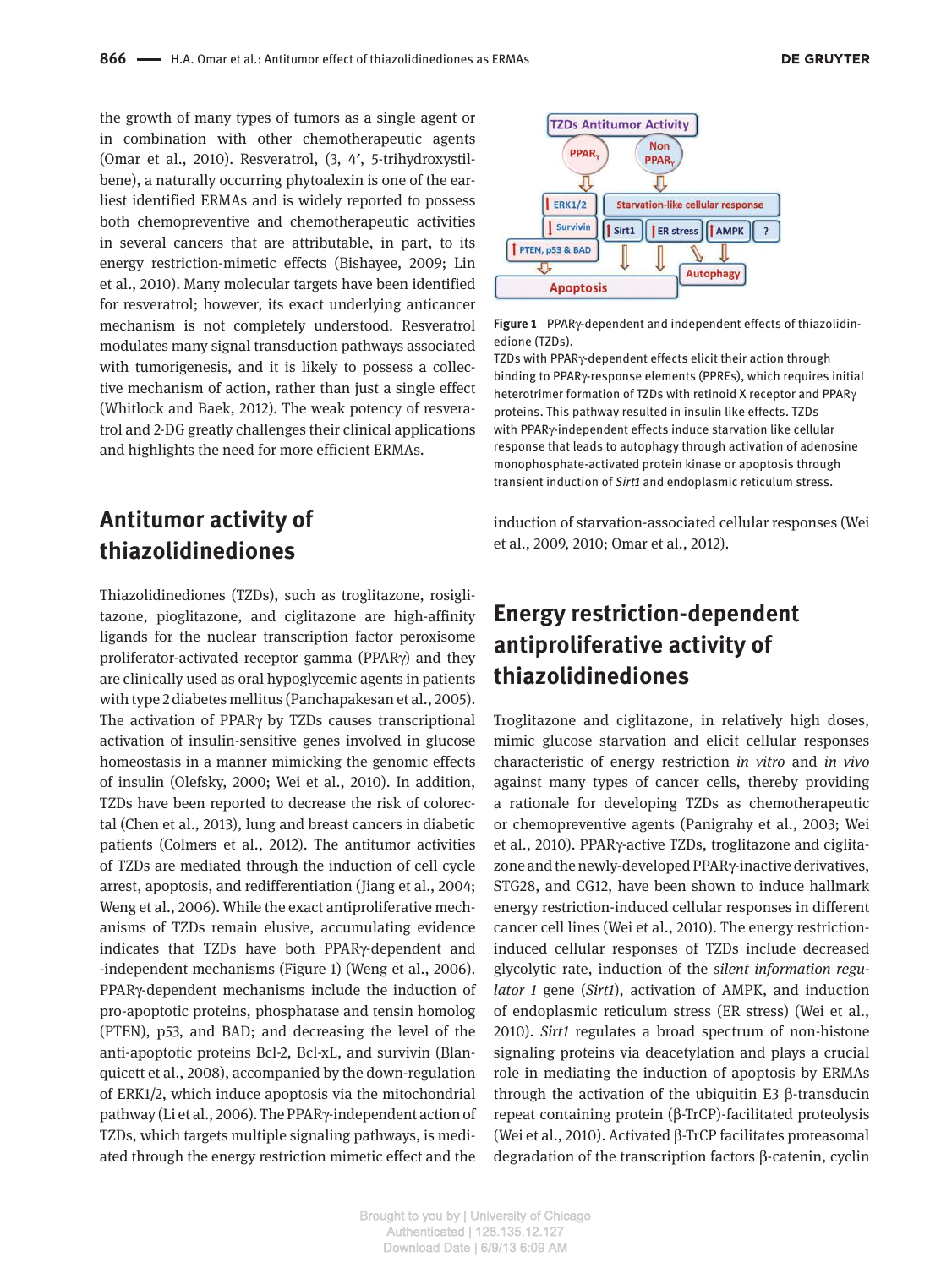D1, and Sp1, and leads to the transcriptional repression of their respective target genes (Panigrahy et al., 2003; Wei et al., 2010). TZDs also facilitate the activation of AMPK, an intracellular fuel sensor, as an energy-restriction cellular response (Wei et al., 2010). AMPK activation promotes autophagy through two mechanisms: inhibition of mTOR complex1, an autophagy inhibitor, and activation of autophagy initiating kinase1 (ULK1) (Egan et al., 2011; Kim et al., 2011; Shang et al., 2011). Another energy restriction cellular response to TZDs is the induction of ER stress that is known to initiate both apoptosis and autophagy (Szegezdi et al., 2006; Sano et al., 2012).

## **Pharmacological exploitation and structural optimization of thiazolidinediones**

The dissociation of PPARγ-independent antitumor activity of TZDs from PPARγ activity was confirmed by structural modifications (Shiau et al., 2005). For example, the introduction of a double bond adjoining the terminal thiazolidinedione ring of troglitazone and ciglitazone abrogates the PPARγ ligand activity and the resulted derivatives,  $\Delta$ 2TG and  $\Delta$ 2CG (structures shown in Figure 2) exhibit higher antitumor potency relative to their parent compounds (Shiau et al., 2005). Moreover, Δ2TG and Δ2CG retain the ability of their parent compounds to target many key signaling effectors governing the cell cycle regulation

and apoptosis (Huang et al., 2005; Wei et al., 2008). The pleiotropic mode of action of these compounds arises from their ability to mimic the condition of glucose deprivation by inhibiting glucose transporters (Wei et al., 2010).

 From a translational perspective, these findings provide a mechanistic rationale for the use of  $\Delta$ 2CG, a ciglitazone derivative, as a scaffold to develop a novel class of glucose transporter inhibitors (Wang et al., 2012a). Permutation of  $\Delta 2CG$ , followed by modifications at the terminal phenolic and hydrophobic moieties, lead to the discovery of glucose transporter inhibitor compounds CG-5, CG-12 and CG-30 (Figure 2), which exhibit at least an-order-ofmagnitude higher potency relative to  $\triangle$ 2CG. Homology modeling analysis suggests that compound CG-30 inhibits glucose entry via its ability to bind to the GLUT1 channel at a site distinct from that of glucose; and that the higher potency of compound CG-30 might be attributable to the two additional terminal CF3 functions that aid electrostatic interactions with the binding pocket (Wang et al., 2012a).

 CG-5 induces cellular responses in cancer cells similar to that caused by glucose deprivation (Lin et al., 2012). It increases the expression levels of a multitude of DNA methylation-silenced tumor suppressor genes, such as *GADD45a* , *GADD45b* , *LAMB3* , *BASP1* , *GPX3* , *IGFBP3* , and *GSTP1*, and decreases the expression levels of tumor/ invasion-promoting genes such as *CD44* , *S100A4* , and *TACSTD2* . The epigenetic actions of CG-5 are mediated by transcriptional inhibition of DNA methyl transferase 1 and reduced expression of both Sp1 and E2F1 (Lin et al., 2012).

CG-12, another novel PPARγ-inactive ERMA with enhanced anti-proliferative activity, elicits hallmark



**Figure 2** Chemical structures of troglitazone, and ciglitazone, and their respective PPAR γ-inactive Δ2 derivatives (Δ2TG, Δ2CG, permutated Δ 2CG, CG-12, CG-5, CG-30, and OSU-53).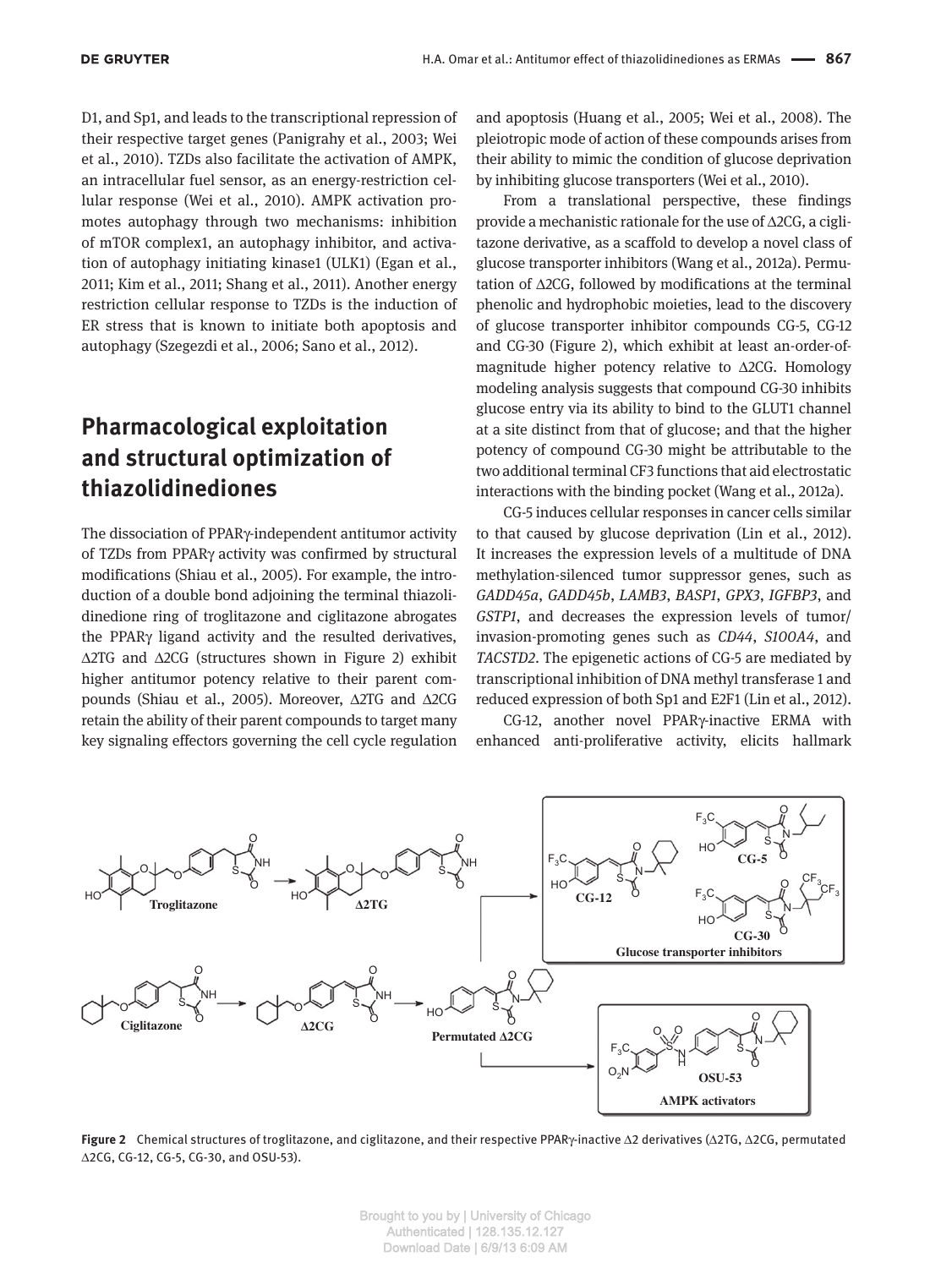cellular responses characteristic of energy restriction and induces apoptosis in transformed cells (Chen et al., 2011; Wei et al., 2012a). The anti-proliferative activity of CG-12 is mediated through activation of the intracellular fuel sensor (AMPK), ER stress, epigenetic activation of *Krueppel-like factor 6* tumor suppressor gene expression, and down-regulation of E3 ubiquitin ligase S-phase kinase-associated protein 2 (Skp2) (Chen et al., 2011; Wei et al., 2012a). Initial *in vitro* studies showed that CG-12 exhibited higher antiproliferative activity than resveratrol in the human breast adenocarcinoma MCF-7 and the human prostate cancer LNCaP cell lines (Wei et al., 2010). However, more studies are needed to compare the *in vivo* antitumor activities and clearly reveal the exact mechanism of action of CG-12.

## **OSU-53, a direct adenosine monophosphate-activated protein kinase activator**

 The activation of AMPK and induction of ER stress by TZDs are key targets for selective cancer cell killing during caloric restriction (Saito et al., 2009; Omar et al., 2012). In addition to PPARγ, the role of AMPK in regulating energy homeostasis and insulin sensitivity is well recognized (Kahn et al., 2005; Hardie, 2007). It was demonstrated that the unique ability of the TZD family of PPARγ agonists to mediate AMPK activation was independent of their PPARγ activity (Guh et al., 2010) (Figure 1). Consequently,  $\triangle$ 2CG was pharmacologically exploited to develop novel AMPK activators, which led to the development of OSU-53 (Guh et al. , 2010 ) (Figure 2). Evidence indicates that OSU-53 is a potent direct activator of AMPK (half maximal effective concentration in activating recombinant AMPK,  $0.3 \mu M$ ) by binding to the autoinhibitory domain (Lee et al., 2011). Beyond AMPK-mediated suppressive effects on mTOR signaling and lipogenesis, OSU-53 also targets multiple AMPK downstream pathways, such as the phosphatase 2A-dependent dephosphorylation of Akt that circumvents the feedback activation of Akt that results from mTOR inhibition (Lee et al., 2011). In addition, OSU-53 modulates energy homeostasis by shifting the metabolism to oxidation by suppressing fatty acid biosynthesis and increasing the expression of key regulators of mitochondrial biogenesis, such as a PPAR $\gamma$  coactivator 1 $\alpha$  and the transcription factor nuclear respiratory factor 1 (Lee et al., 2011). Daily oral administration of OSU-53 effectively suppresses MDA-MB-231 xenograft tumor growth in nude mice, indicating its oral bioavailability (Lee et al., 2011).

#### **Opportunities and challenges**

 The unique antiproliferative mechanism of TZDs, through the interplay between autophagy and apoptosis, underlies the potential of their combination with other antitumor agents to foster a novel therapeutic strategy. The induction of multiple starvation-associated responses, which mimic the actual glucose starvation condition, counteracts the abilities of cancer cells to resist chemotherapeutic agents via metabolic adaptation. Metabolomics, the study of the metabolic network in cancer to enhance disease understanding, can be used as an important tool for identifying the susceptible phenotype for each type of tumor metabolism-targeted combination (Wang et al., 2012b; Wei et al., 2012b). Lapatinib-resistant breast cancer, which is usually associated with poor prognosis, is a possible candidate for the use of the combination therapy with TZDs since it is sensitive to glucose deprivation and has enhanced rates of glucose processing (Locasale, 2012). Similarly, ovarian cancer cells while resistant to many conventional antitumor agents are sensitive to glucose deprivation, suggesting a new clinical strategy for personalized ovarian cancer therapy (Priebe et al., 2011). However, the heterogeneous nature of metabolics in the tumor microenvironment during the course of therapy may render the cells less sensitive to glucose deprivation (Cairns et al., 2011). In prostate cancer, for example, energy generation through fatty acid oxidation might become an alternative bioenergetic pathway that can limit the tumor's sensitivity to pharmacological intervention using ERMAs (Liu, 2006).

 It warrants attention that the pleiotropic mechanism of action of TZDs, like many other anticancer agents, while offering therapeutic advantages against cancer cells, might impose adverse effects on normal cells (Omar et al., 2009). Hepatotoxicity was reported for 2-DG so the US Food and Drug Administration has suspended its clinical trial for advanced prostate cancer (NCT00633087) (Omar et al., 2010). Consequently, *in vivo* studies are thus required to determine the possible untoward effects of these compounds. In addition, these ERMAs lack the comprehensive pharmacokinetic studies that are required as a critical preceding step to clinical trials. In light of the translational potential of TZDs in fostering effective strategies for cancer treatment, the development of more effective members of TZDs and the elucidation of their mechanism of action and safety margins merit continued investigations.

 Received February 20, 2013; accepted March 20, 2013; previously published online March 24, 2013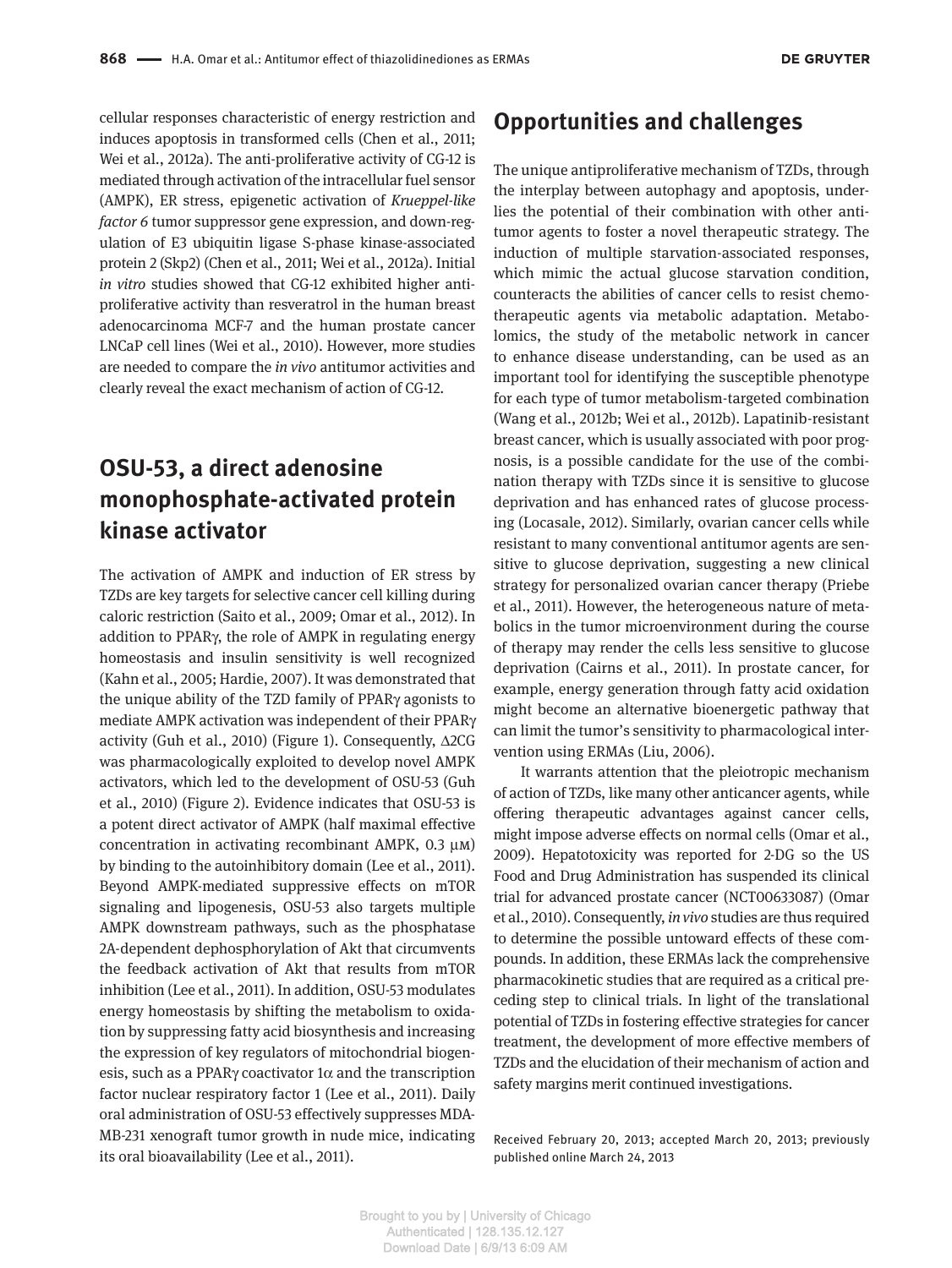#### **References**

- Bishayee, A. (2009). Cancer prevention and treatment with resveratrol: from rodent studies to clinical trials. Cancer Prev. Res. *2* , 409 – 418.
- Blanquicett, C., Roman, J., and Hart, C.M. (2008). Thiazolidinediones as anti-cancer agents. Cancer Ther. 6, 25-34.
- Cairns, R.A., Harris, I.S., and Mak, T.W. (2011). Regulation of cancer cell metabolism. Nat. Rev. Cancer *11,* 85 – 95.
- Chen, C.H., Huang, P.H., Chu, P.C., Chen, M.C., Chou, C.C., Wang, D., Kulp, S.K., Teng, C.M., Wang, Q., and Chen, C.S. (2011). Energy restriction-mimetic agents induce apoptosis in prostate cancer cells in part through epigenetic activation of KLF6 tumor suppressor gene expression. J. Biol. Chem. 286, 9968-9976.
- Chen, S.W., Tsan, Y.T., Chen, J.D., Hsieh, H.I., Lee, C.H., Lin, H.H., Wang, J.D., and Chen, P.C. (2013). Use of thiazolidinediones and the risk of colorectal cancer in patients with diabetes: a nationwide, population-based, case-control study. Diabetes Care 36, 369-375.
- Colmers, I.N., Bowker, S.L., and Johnson, J.A. (2012). Thiazolidinedione use and cancer incidence in type 2 diabetes: a systematic review and meta-analysis. Diabetes Metab. *38* , 475 – 484.
- De Lena, M., Lorusso, V., Latorre, A., Fanizza, G., Gargano, G., Caporusso, L., Guida, M., Catino, A., Crucitta, E., Sambiasi, D., et al. (2001). Paclitaxel, cisplatin and lonidamine in advanced ovarian cancer. A phase II study. Eur. J. Cancer *37* , 364 – 368.
- Egan, D.F., Shackelford, D.B., Mihaylova, M.M., Gelino, S., Kohnz, R.A., Mair, W., Vasquez, D.S., Joshi, A., Gwinn, D.M., Taylor, R., et al. (2011). Phosphorylation of ULK1 (hATG1) by AMP-activated protein kinase connects energy sensing to mitophagy. Science *331* , 456 – 461.
- Guh, J.H., Chang, W.L., Yang, J., Lee, S.L., Wei, S., Wang, D., Kulp, S.K., and Chen, C.S. (2010). Development of novel adenosine monophosphate-activated protein kinase activators. J. Med. Chem. *53* , 2552 – 2561.
- Hardie, D.G. (2007). AMP-activated/SNF1 protein kinases: conserved guardians of cellular energy. Nat. Rev. Mol. Cell Biol. *8* , 774 – 785.
- Holley, A.K., Dhar, S.K., and St Clair, D.K. (2012). Curbing cancer's sweet tooth: Is there a role for MnSOD in regulation of the Warburg effect? Mitochondrion 13, 170-188.
- Hsu, P.P. and Sabatini, D.M. (2008). Cancer cell metabolism: Warburg and beyond. Cell *134* , 703 – 707.
- Huang, J.W., Shiau, C.W., Yang, Y.T., Kulp, S.K., Chen, K.F., Brueggemeier, R.W., Shapiro, C.L., and Chen, C.S. (2005). Peroxisome proliferator-activated receptor gamma-independent ablation of cyclin D1 by thiazolidinediones and their derivatives in breast cancer cells. Mol. Pharmacol. 67, 1342-1348.
- Jiang, M., Shappell, S.B., and Hayward, S.W. (2004). Approaches to understanding the importance and clinical implications of peroxisome proliferator-activated receptor γ (PPARγ) signaling in prostate cancer. J. Cell Biochem. *91* , 513 – 527.
- Kaelin, W.G. Jr. and Thompson, C.B. (2010). Q&A: Cancer: clues from cell metabolism. Nature *465* , 562 – 564.
- Kahn, B.B., Alquier, T., Carling, D., and Hardie, D.G. (2005). AMP-activated protein kinase: ancient energy gauge provides clues to modern understanding of metabolism. Cell Metab. *1* ,  $15 - 25.$
- Kim, J., Kundu, M., Viollet, B., and Guan, K.L. (2011). AMPK and mTOR regulate autophagy through direct phosphorylation of Ulk1. Nat. Cell Biol. *13* , 132 – 141.
- Lee, K.H., Hsu, E.C., Guh, J.H., Yang, H.C., Wang, D., Kulp, S.K., Shapiro, C.L., and Chen, C.S. (2011). Targeting energy metabolic and oncogenic signaling pathways in triple-negative breast cancer by a novel adenosine monophosphate-activated protein kinase (AMPK) activator. J. Biol. Chem. *286* , 39247 – 39258.
- Li, M., Lee, T.W., Yim, A.P., Mok, T.S., and Chen, G.G. (2006). Apoptosis induced by troglitazone is both peroxisome proliferator-activated receptor-γ- and ERK-dependent in human non-small lung cancer cells. J. Cell. Physiol. *209* , 428 – 438.
- Lin, H.Y., Kuo, Y.C., Weng, Y.I., Lai, I.L., Huang, T.H., Lin, S.P., Niu, D.M., and Chen, C.S. (2012). Activation of silenced tumor suppressor genes in prostate cancer cells by a novel energy restriction-mimetic agent. Prostate *72* , 1767 – 1768.
- Lin, J.N., Lin, V.C., Rau, K.M., Shieh, P.C., Kuo, D.H., Shieh, J.C., Chen, W.J., Tsai, S.C., and Way, T.D. (2010). Resveratrol modulates tumor cell proliferation and protein translation via SIRT1-dependent AMPK activation. J. Agric. Food Chem. *58* , 1584 – 1592.
- Liu, Y. (2006). Fatty acid oxidation is a dominant bioenergetic pathway in prostate cancer. Prostate Cancer Prostatic Dis. *9* ,  $230 - 234.$
- Locasale, J.W. (2012). Metabolic rewiring drives resistance to targeted cancer therapy. Mol. Syst. Biol. 8, 597-598.
- Milane, L., Duan, Z., and Amiji, M. (2011). Therapeutic efficacy and safety of paclitaxel/lonidamine loaded EGFR-targeted nanoparticles for the treatment of multi-drug resistant cancer. PloS One 6, e24075-e24085.
- Olefsky, J.M. (2000). Treatment of insulin resistance with peroxisome proliferator-activated receptor gamma agonists. J. Clin. Invest. *106* , 467 – 472.
- Omar, H.A., Berman-Booty, L., Kulp, S.K., and Chen, C.S. (2010). Energy restriction as an antitumor target. Future Oncol. *6* , 1675 – 1679.
- Omar, H.A., Berman-Booty, L., and Weng, J.R. (2012). Energy restriction: stepping stones towards cancer therapy. Future Oncol. *8* , 1503 – 1506.
- Omar, H.A., Sargeant, A.M., Weng, J.R., Wang, D., Kulp, S.K., Patel, T., and Chen, C.S. (2009). Targeting of the Akt-nuclear factor- κB signaling network by [1-(4-chloro-3nitrobenzenesulfonyl)-1H-indol-3-yl]-methanol (OSU-A9), a novel indole-3-carbinol derivative, in a mouse model of hepatocellular carcinoma. Mol. Pharmacol. *76* , 957 – 968.
- Panchapakesan, U., Chen, X.M., and Pollock, C.A. (2005). Drug insight: thiazolidinediones and diabetic nephropathyrelevance to renoprotection. Nat. Clin. Pract. Nephrol. *1* ,  $33 - 43.$
- Panigrahy, D., Shen, L.Q., Kieran, M.W., and Kaipainen, A. (2003). Therapeutic potential of thiazolidinediones as anticancer agents. Expert. Opin. Investig. Drugs *12* , 1925 – 1937.
- Priebe, A., Tan, L., Wahl, H., Kueck, A., He, G., Kwok, R., Opipari, A., and Liu, J.R. (2011). Glucose deprivation activates AMPK and induces cell death through modulation of Akt in ovarian cancer cells. Gynecol. Oncol. *122* , 389 – 395.